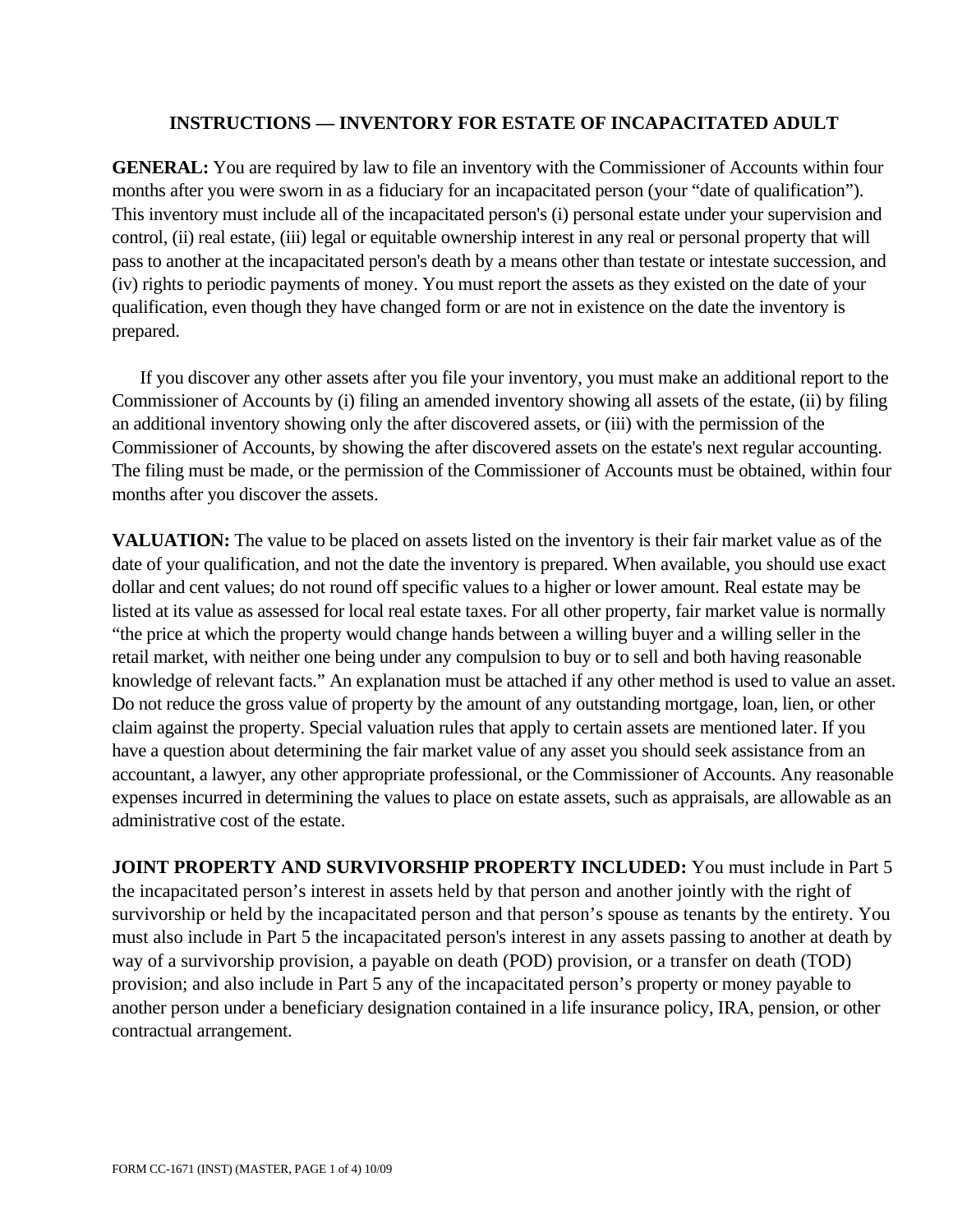**Part 1. The incapacitated person's personal estate under your supervision and control.** List in Part 1 of the inventory only those assets that are in the incapacitated person's sole name. Even if they are in the incapacitated person's name, do not list them in Part 1 if they are designated to go to another person at the incapacitated person's death (such as by a payable on death designation on an account, bond, certificate of deposit, stock certificate, etc.); instead list such assets on Part 5. Assets should be clearly identified, listed in reasonable detail, and valued as of your qualification date (not the date the inventory is prepared). Groupings of similar property, such as personal effects and household property may be listed together; however, if any article is worth over \$500 it should be listed separately. Articles that have a higher value as a collection (stamps, coins, or other collectibles) should be valued as a collection and not individually. Uncashed checks should be listed separately and not included with the cash on hand. Motor vehicles and water craft should include make, model and year. Checking, savings, and other accounts or deposits should include the institution's name, type of account, account number, any accrued interest and any maturity date.

Stocks and mutual funds, whether held in certificate form, book account form or in a brokerage account, must be listed separately and should include company name, number of shares, and price per share. Bonds and promissory notes should include the issuer's name, face amount, interest rate, and maturity date for each item. A sole proprietorship is not a separate entity like a partnership, corporation, or limited liability company, but rather an accumulation of assets that a person uses in a business, and thus the name of the proprietorship should be listed as a heading with the various personal assets which comprise it listed thereunder. (Proprietorship real estate should be listed in Part 2, 3 or 4.) Leases of real estate are personal property to be listed on this part. If, in unusual circumstances, there are assets for which there is no recognized market value, such as some partnership interests, stock in closely held corporations or legal claims against others, they may be valued at \$1.00 or an estimate of value until better information is obtained.

**GENERAL INSTRUCTIONS FOR REAL ESTATE:** Include in the description of each piece of real estate (or partial interest therein) a street address, if there is one, and the city or county in which the real estate is located. If an appraisal has been obtained, use that value, otherwise use the value as assessed for local real estate taxes, and state which value is used. The real estate's gross value is not to be reduced by the amount of any outstanding mortgage, loan, lien, or other claim against the property. Interests in condominiums and cooperatives are real estate, but leases of real estate are personal property and should be listed on Part 1.

**Part 2. The incapacitated person's real estate in Virginia over which you have a power of sale.** If (i) the court has not entered an order imposing any restrictions on the sale of the incapacitated person's Virginia real estate, or (ii) if any restrictions imposed by the court have been satisfied, list such Virginia real estate in Part 2.

**Part 3. The incapacitated person's other real estate in Virginia.** List all of the incapacitated person's other Virginia real estate in Part 3.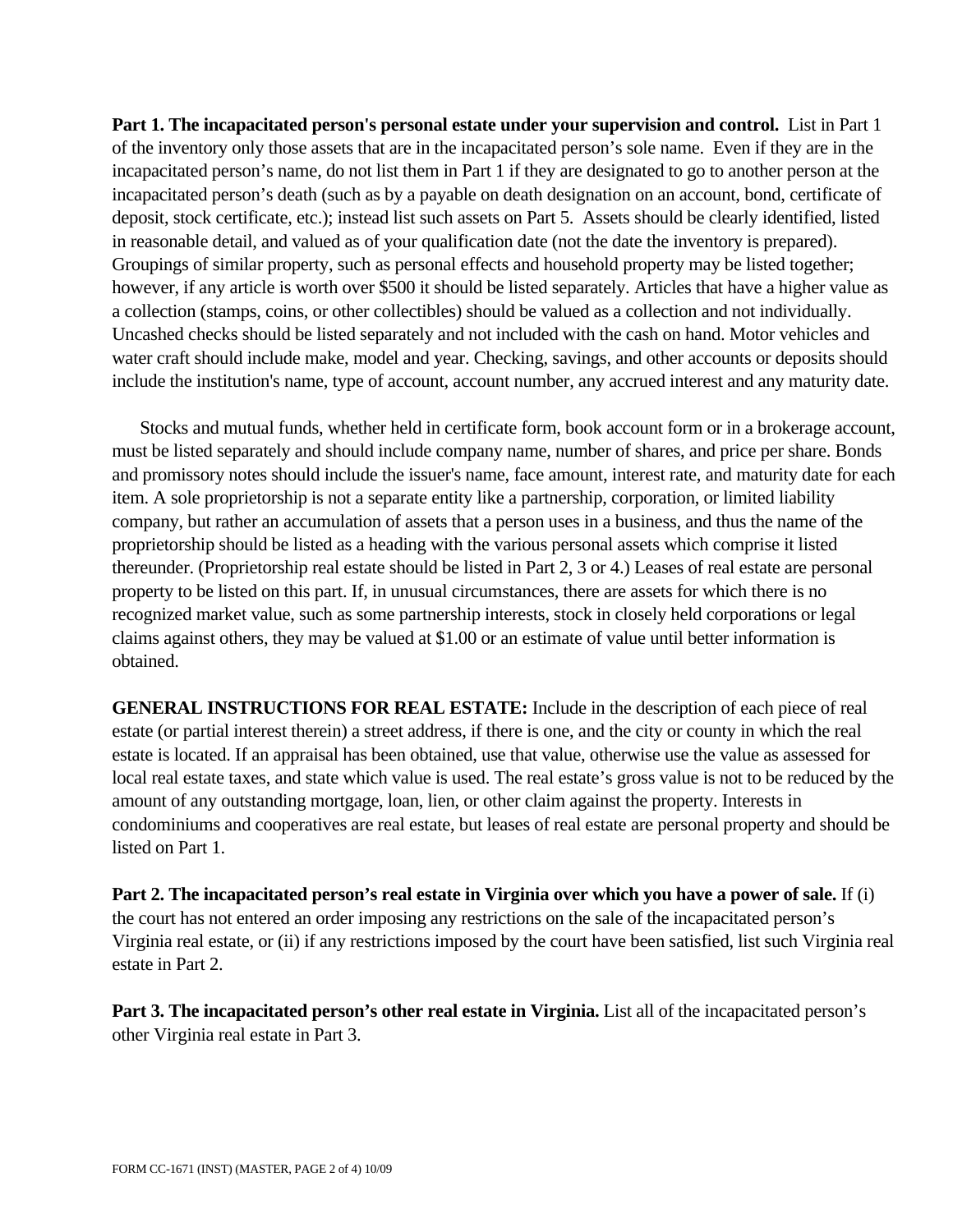**Part 4. The incapacitated person's other non-Virginia real estate.** List in this part all of the incapacitated person's real estate or partial interests in real estate not situated in Virginia whether or not located in the U.S.

**Part 5. The incapacitated person's interest in any real or personal property that will pass to another at the incapacitated person's death by way of survivorship or beneficiary designation.** You must include in this part the incapacitated person's interest in assets held by that person and another jointly with the right of survivorship or held by the incapacitated person and that person's spouse as tenants by the entirety.

You must also include in this part the incapacitated person's interest in any assets passing to another at death by way of a survivorship provision, a payable on death (POD) provision, or a transfer on death (TOD) provision; and also include any of the incapacitated person's property or money payable to another person under a beneficiary designation contained in a life insurance policy, IRA, pension, or other contractual arrangement.

There is a special rule for determining the incapacitated person's interest in a joint account or certificate of deposit, and in a payable on death (POD) account or certificate of deposit in a bank or credit union. The interest of the incapacitated person and others will normally be determined by the proportion of the net contributions made by each one to the sums on deposit, except that an account or deposit between persons married to each other will normally be treated as belonging to them equally.

**Part 6. The incapacitated person's interest in any trust.** You must include in this part the incapacitated person's interest in any trust whether created by the incapacitated person (often called a "living trust" or "self-settled trust") or another party. If the incapacitated person is entitled to payments from a trust fund created by someone else, these payments should be listed in Part 8 of the inventory.

Part 7. The incapacitated person's rights to periodic payments from certain agencies of the U.S. **government.** This part requires the disclosure of periodic payments of certain federal benefits that are paid on behalf of an incapacitated adult to a designated representative (whether the conservator or another) for which the designated representative (often called a representative payee) is required to report to a federal agency. (Payments for which a designated representative is not required to report to a federal agency are reportable in Part 8.) As a general rule, only Social Security payments, Supplemental Security Income (SSI) benefits, Department of Veterans Affairs benefits and Black Lung benefits will be listed in this section. If the designated representative is required by the agency to file a separate report with that agency regarding the use of the funds, Virginia law requires the conservator to disclose the existence of these federal benefits on the Inventory and the Account, but does not require the conservator to account for the use of these benefits. However, if these funds are commingled with other conservatorship funds, they must be included in the Account (see Instructions to Account).

Show the value of these payments on an annualized basis. For example, "Monthly Social Security benefits of \$250 ………… Value \$3,000."